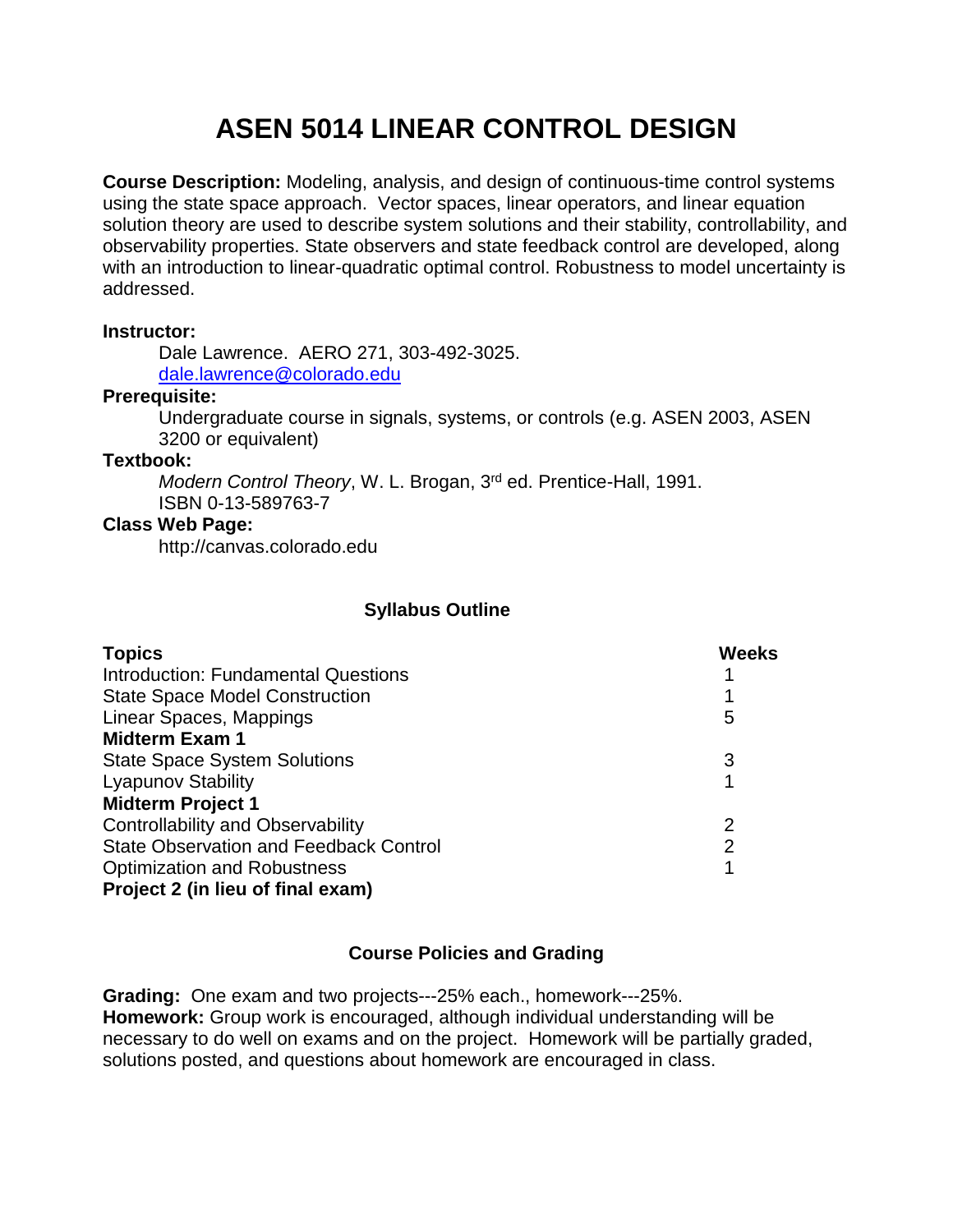**Exam:** Take home, involving both analysis and computation. Questions are designed to measure grasp of concepts, rather than memorization or repetition of homework problems. Honor system applies. Make up exams must be arranged in advance (at least two weeks). **Office hours:** Regular times (to be arranged) held by instructor. Other times are available by appointment.

# **Course Purpose and Learning Objectives**

Linear systems are models for physical processes having dynamics. Although physical systems are usually non-linear, linear models are simpler, and can often provide reasonable approximations. They have the added benefit of a very complete theoretical understanding of their behavior and of how control can change behavior.

The purpose of this course is to provide an understanding of the theory of linear systems from the state space perspective, with specific application toward feedback control design. Although mathematics (particularly linear algebra) is the language by which the theory is described, this is not a mathematics course. The theorem/proof format is avoided in favor of an exposition of the main ideas and use of these ideas to demonstrate key theoretical results. The geometry and insight behind matrix algebra, in particular, is stressed. However, expect to learn a little math in the process. Careful use of terminology is necessary to understand the ideas, and to do well on exams. Students will select an example application for an individual final project to apply the ideas developed in class.

The understanding sought in this course is a foundation for further graduate work in various fields, particularly nonlinear dynamical systems, estimation and data analysis, and advanced control systems. It introduces standard viewpoints, methods, and terminology used in the applied and research literature. It also provides the basis for understanding how many computational analysis and design tools work.

The main learning objectives of Linear Control Design are

- Develop some expertise with the state space modeling/analysis/design approach, learning to see dynamical systems in a new way with new concepts, vocabulary, tools, and insights.
- See linear algebra in a new light, where matrices are representations of linear operators, and these operators have simple geometry and corresponding insights. This understanding is used widely (both within control and many other applications).
- Glimpse how optimization can be used to design control systems ``automatically''.
- Understand how applications of this theory can be limited by inaccuracy in system models.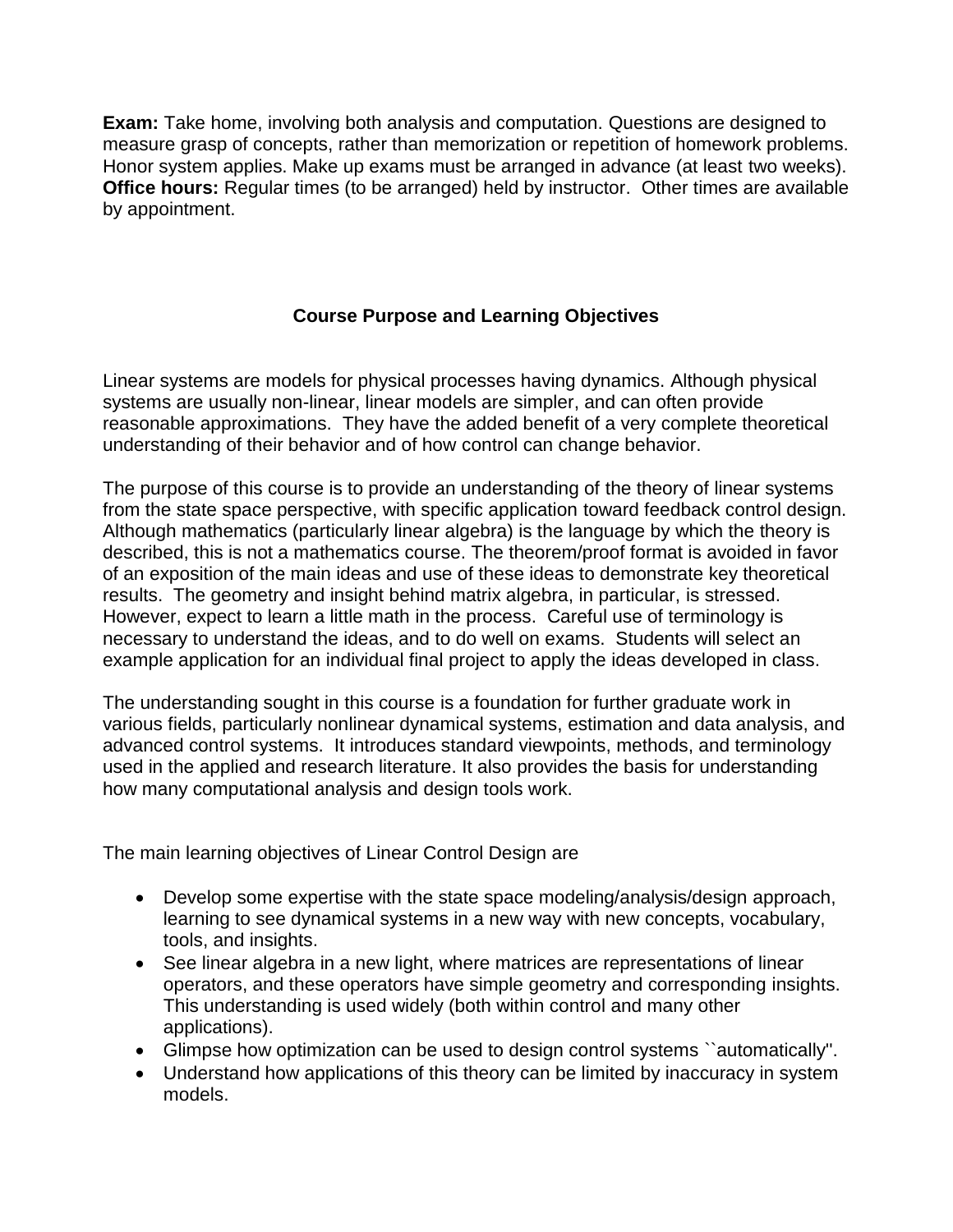# **General Policies**

#### **Accommodation For Disabilities**

If you qualify for accommodations because of a disability, please submit to your professor a letter from Disability Services in a timely manner (for exam accommodations provide your letter at least one week prior to the exam) so that your needs can be addressed. Disability Services determines accommodations based on documented disabilities. Contact Disability Services at 303-492-8671 or by e-mail at [dsinfo@colorado.edu.](mailto:dsinfo@colorado.edu) If you have a temporary medical condition or injury, see [Temporary Injuries guidelines](http://www.alumniconnections.com/links/link.cgi?l=6835148&h=6451&e=UCBI-20151203180101) under the Quick Links at the **Disability Services website** and discuss your needs with your professor.

## **Religious Holidays**

Campus policy regarding religious observances requires that faculty make every effort to deal reasonably and fairly with all students who, because of religious obligations, have conflicts with scheduled exams, assignments or required attendance. In this class, you must let the instructors know of any such conflicts within the first two weeks of the semester so that we can work with you to make reasonable arrangements. See campus [policy regarding religious observances](http://www.alumniconnections.com/links/link.cgi?l=6835152&h=6451&e=UCBI-20151203180101) for full details.

#### **Classroom and On-Campus Behavior**

Students and faculty each have responsibility for maintaining an appropriate learning environment, not only while in class, but *also while working outside of class such as in labs and study areas.* Those who fail to adhere to such behavioral standards may be subject to discipline. Professional courtesy and sensitivity are especially important with respect to individuals and topics dealing with differences of race, color, culture, religion, creed, politics, veteran's status, sexual orientation, gender, gender identity and gender expression, age, disability, and nationalities. Class rosters are provided to the instructor with the student's legal name. We will gladly honor your request to address you by an alternate name or gender pronoun. Please advise us of this preference early in the semester so that we may make appropriate changes to our records. For more information, see the [policies on classroom behavior](http://www.alumniconnections.com/links/link.cgi?l=6835155&h=6451&e=UCBI-20151203180101) and [the student code.](http://www.alumniconnections.com/links/link.cgi?l=6835156&h=6451&e=UCBI-20151203180101)

#### **Discrimination and Harassment**

The University of Colorado Boulder (CU-Boulder) is committed to maintaining a positive learning, working, and living environment. CU-Boulder will not tolerate, both in-class and outside of class, acts of sexual misconduct, discrimination, harassment or related retaliation against or by any employee or student. CU's Sexual Misconduct Policy prohibits sexual assault, sexual exploitation, sexual harassment, intimate partner abuse (dating or domestic violence), stalking or related retaliation. CU-Boulder's Discrimination and Harassment Policy prohibits discrimination, harassment or related retaliation based on race, color, national origin, sex, pregnancy, age, disability, creed, religion, sexual